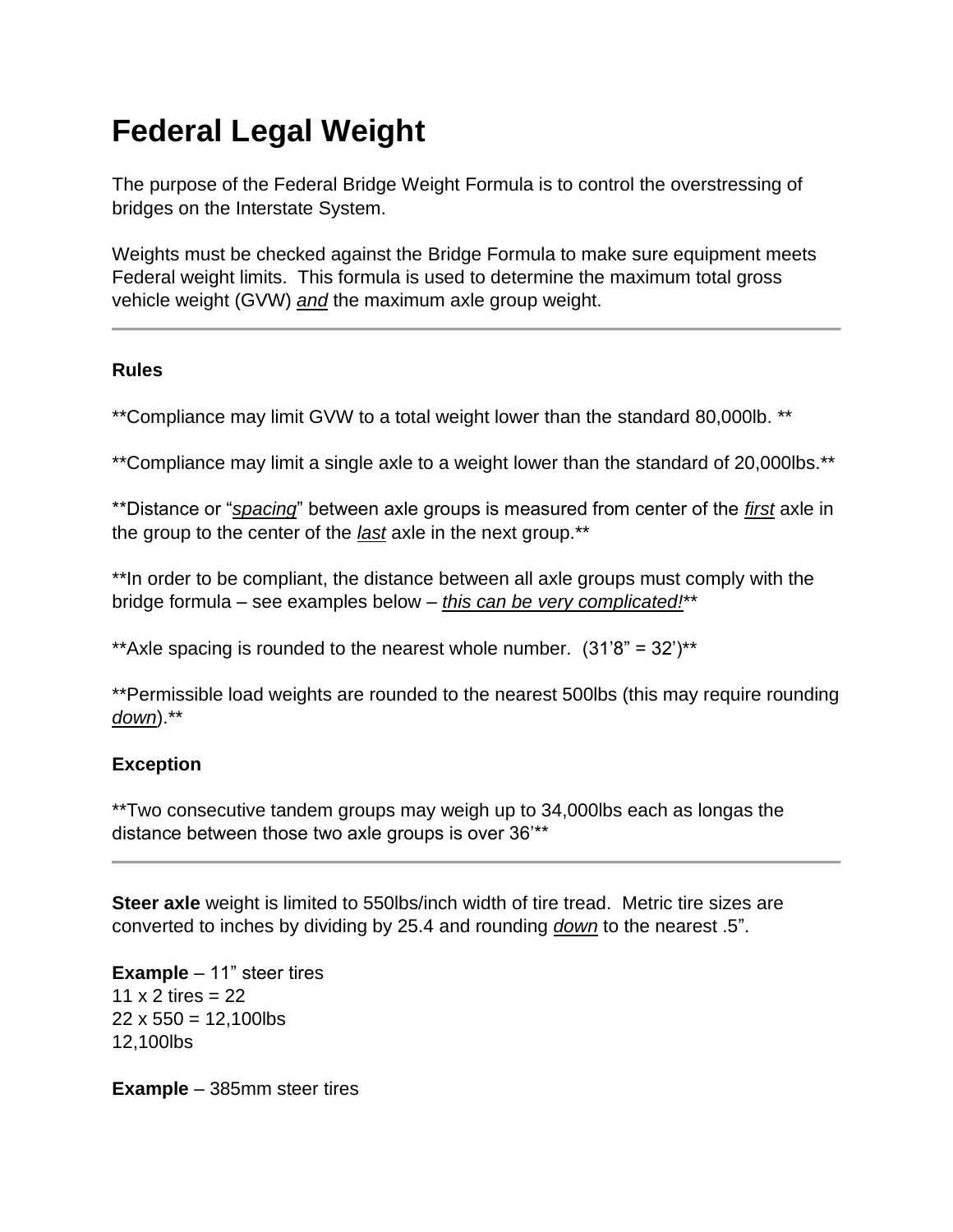385mm / 25.4 = 15.157 rounded to 15"  $15 \times 2$  tires = 30  $30 \times 550 = 16,500$ lbs

**Single axle group** weight is limited to 500lbs/inch width of tire tread. Metric tire sizes are converted to inches by dividing by 25.4 and rounding *down* to the nearest .5.

**Example 1** – *dual* (4)11" tires  $11 \times 4 = 44$  $44 \times 500 = 22,000$ Maximum *single weight is limited to* 20,000lbs

**Example 2** – *single* (2) 295mm tires 295mm / 25.4 = 11.6 rounded to 11.5" 11.5  $\times$  2 tires = 23  $23 \times 500 = 11,500$ lbs (no rounding required)

**Example 1 Tandem Axle Exception** – Consecutive tandem axle groups with distance between groups of 36'  $34,000 + 34,000 = 68,000$ lbs maximum

**Example 2** – Consecutive tandem axle groups with distance between groups of 31'8" 31'8" rounded up to the nearest whole number = 32' Bridge formula for a group of 4 axles with a spacing of  $32' = 63,500$ lbs maximum

**Example 1** complete 5 axle tractor/trailer combination



Steer to Drive =  $12,000 + 34,000 = 46,000$ lbs